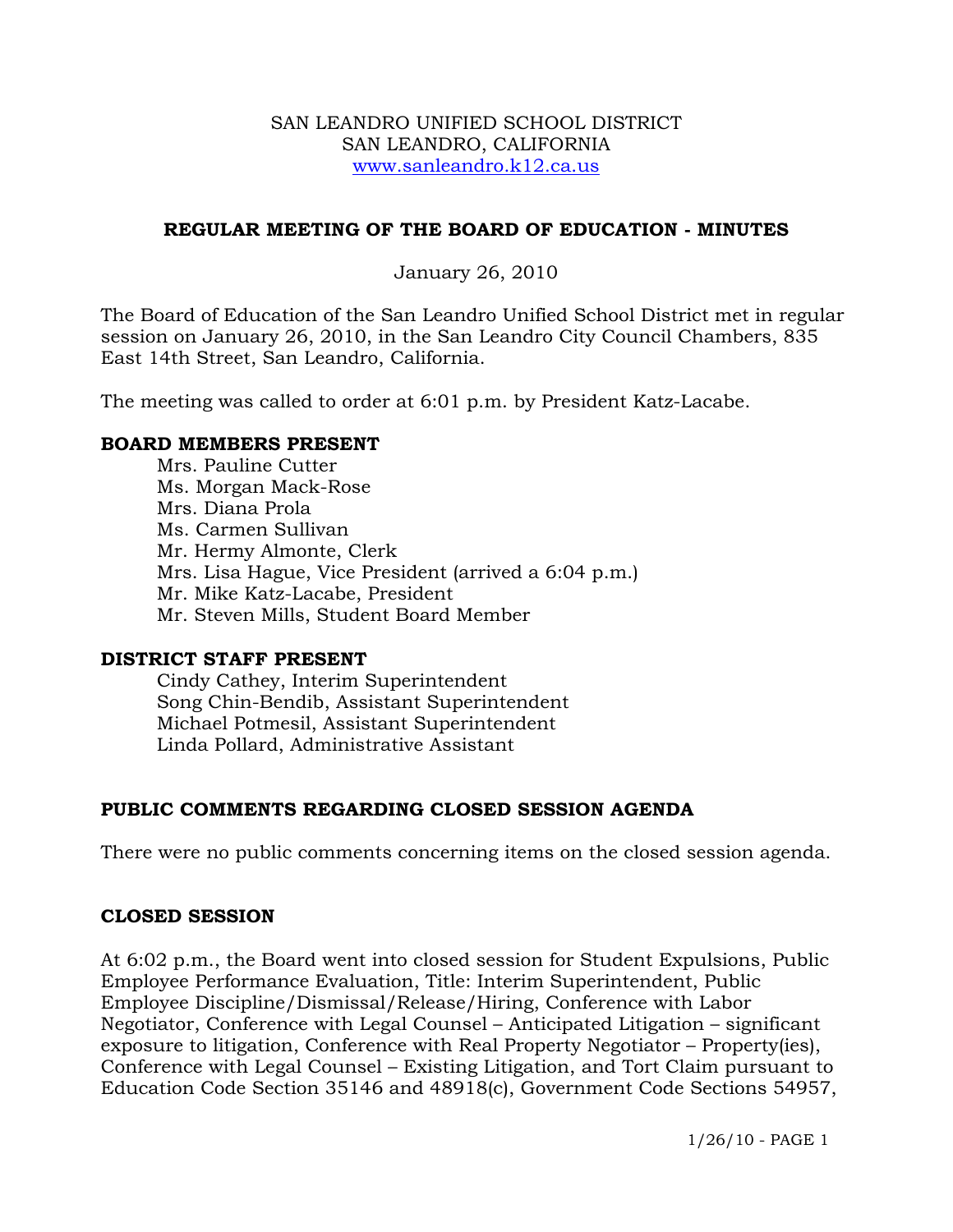54957.6, 54956.(b), 54956.8, and 54956.9. The closed session was adjourned at 7:06 p.m.

The Board returned to open session at 7:12 p.m. with the Pledge of Allegiance to the Flag. President Katz-Lacabe said the Board had been in closed session where the following action was taken:

• On a motion made by Trustee Mack-Rose and seconded by Trustee Hague, the Board rejected Tort Liability Claim #427863 by a 7-0 vote.

# **APPROVAL OF AGENDA**

On a motion made by Trustee Cutter and seconded by Trustee Sullivan, the Board approved the agenda for the regular meeting of January 26, 2010, by a 7-0 vote.

**REPORTS** Parks & Recreation Commission Report: Juan Manuel Martinez, San Leandro Unified School District representative provided the Board with an update reporting that the entrance to the high school site behind the pool poses a danger due to the rain and the condition of the terrain. The next community meeting to discuss improvements and recreation opportunities for Siempre Verde Park, which will be submitted for grant funding for Proposition 84 statewide funds, will be Thursday, January 28, from 7-9 p.m.

## **PRESENTATION**

- \* Assistant Superintendent of Business Services Song Chin-Bendib gave a PowerPoint presentation on the Governor's proposals for the 2010-11 State Budget and K-12 Education. The presentation included the impact of the Governor's proposed budget on the San Leandro Unified School District. A brief outline of the impact was reported to the Board on January 12, 2010. This presentation showed the impact on the District's Revenue Limit and other relevant information from the proposal. Highlights included:
	- One-time federal funds appear to be a thing of the past, onetime dollars are gone and we have more budget cuts
	- 2010-11 promises to be the toughest year of the recession, and while the recovery is in sight, any impact will not be felt for sometime
	- \$1.5 billion in cuts targeted to district administration
	- Negative cost-of-living adjustment (COLA)
	- Proposition 98 is still owed major sums
	- Governor has proposed eliminating the March 15 date for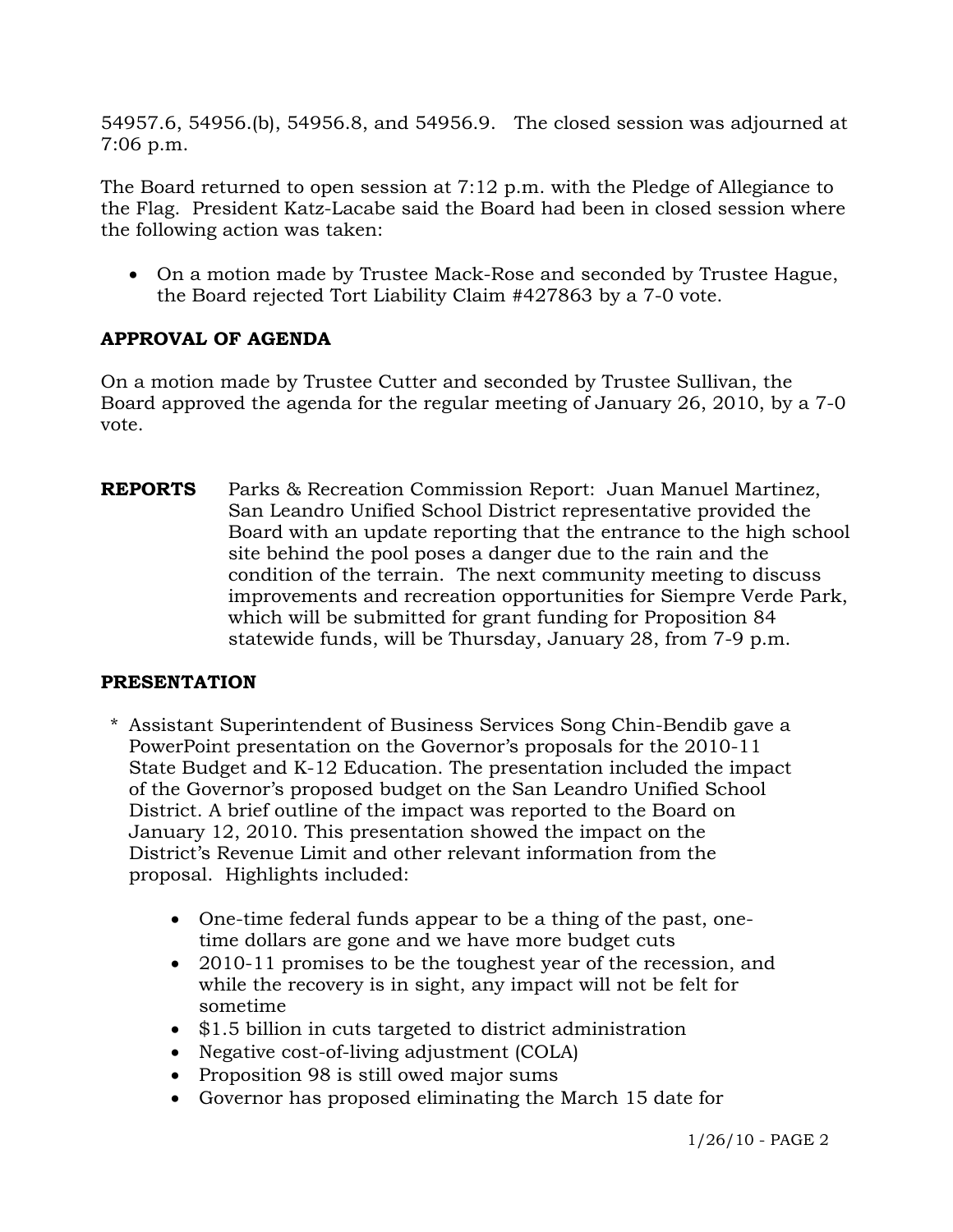issuing preliminary certificated layoff notices

- 5% across-the-board salary reduction
- 5% increase in employees' retirement contributions
- Maintenance of Effort (MOE) No additional money in 2009/10; 2010/11 may generate more state money to the Districts; however, per the Legislative Analyst, the state has a waiver, so don't count on additional money
- Unrestricted General Fund Base Revenue Limit is reduced to \$24/ADA
- Tier III funds will be reduced
- Base grants will stay the same for programs such as Titles, I, II, II, IV, and special education
- High percentage increase in PERS as the employer contribution rate increases (estimated to be 13.7% by 2012-13)
- School Services of California advices that there isn't enough money for "business as usual" – you can't save everything, so get your priorities in order
- Second Interim certification requires multiyear projections, and qualified means you can't balance the budget, and negative means you expect to run out of cash
- With most revenues driven by student counts, the District is and continues to work diligently to maximize the enrollment and daily attendance
- The District continues to file claims for reimbursement for Mandated Costs and consider voter approved measures such as a parcel tax, and maximize use of revenue sources involved in current flexibility options

 The Board thanked staff for the comprehensive report. The Board posed clarifying questions which were addressed by staff. Comments focused on the reduction of student instructional days, Tier III categorical program flexibility, audit-proof attendance reporting, and cuts to health and human services.

 Assistant Superintendent Chin-Bendib provided a chart depicting the impact of the Governor's budget to San Leandro Unified, stating that preliminary estimates indicate the District will face a \$2.75 million deficit for 2010-11, an additional \$1.48 million for 2011-12, if 2010-11 cuts are not on-going and an additional \$3.64 million for 2012-13, if cuts are not on-going.

 In addition, Ms. Chin-Bendib shared a timeline for budget planning, highlighting some upcoming dates: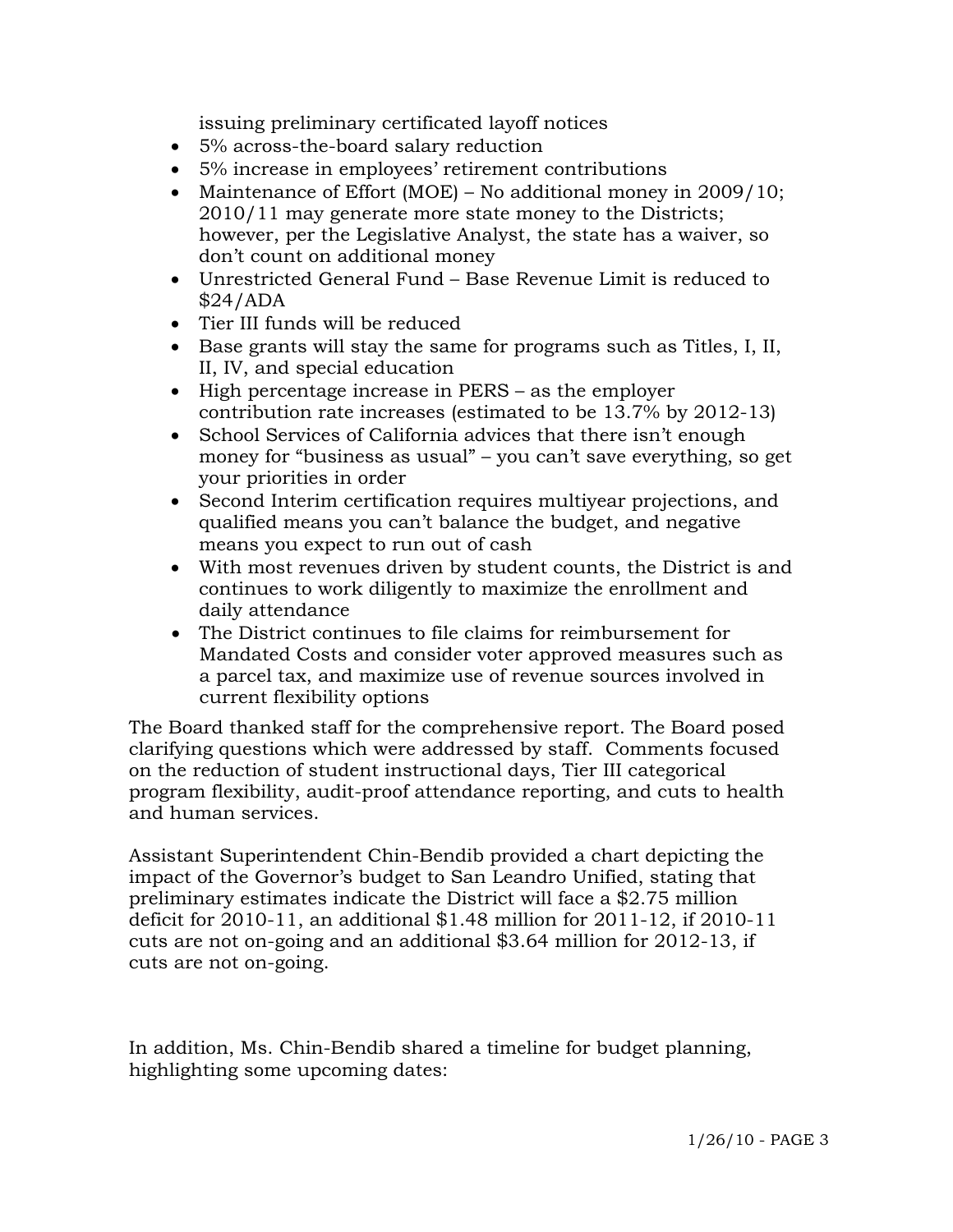| February 2, 2010  | Special Board Workshop, 6:30 p.m., John Muir Middle<br>School |
|-------------------|---------------------------------------------------------------|
| February 4, 2010  | Budget Advisory Committee (BAC) 3:30-5:00 p.m.                |
|                   | Discuss community input                                       |
|                   | Determine priorities and recommendation for the               |
|                   | Board                                                         |
| February 9, 2010  | Regular Board meeting                                         |
|                   | Discuss BAC and Community Input                               |
|                   | Provide direction to the Finance Committee                    |
| February 10, 2010 | Budget Advisory Committee (BAC) - 3:30-5:00 p.m. (if          |
|                   | needed)                                                       |
|                   |                                                               |
| February 16, 2010 | Finance Committee Meeting, 6 p.m.                             |
|                   | Process input from the Community and BAC                      |
|                   | Prepare a recommendation for Board                            |
|                   | consideration                                                 |
| February 23, 2010 | Special Board Workshop, 6:00 p.m.                             |
|                   | Make final decision regarding budget reductions               |
|                   | (required for Second Interim Report)                          |
| March 2, 2010     | Regular Board Meeting                                         |
|                   | Proposed final date for potential RIFs                        |
| March 9, 2010     | Special Board meeting, if necessary                           |

 Assistant Superintendent Chin-Bendib shared a working draft of a cost analysis of approximately 252 programs/services which was generated last year, noting that it has been updated since the 1<sup>st</sup> Interim. Ms. Chin-Bendib explained that the items have been grouped by nonnegotiable, negotiations required, and staffing for the 9th grade campus as well as other ideas and additional information.

# **PUBLIC COMMENT**

• Stephen Cassidy addressed the Board regarding the importance of providing clear and concise information that the community can grasp and provide feedback. Mr. Cassidy suggested that a one-page document simply outlining the budget information and schedule be distributed to parents. In addition, Mr. Cassidy urged the Board to consider making any future cuts in areas other than at the elementary level.

# **PUBLIC TESTIMONY ON NON-AGENDA ITEMS**

• Carol Delton, San Leandro Teachers' Association member, addressed the Board regarding the budget and proposed cuts. Ms. Delton raised concern regarding how positions are tracked and shared her thoughts and suggestions on addressing the deficit. She urged the Board to consider her suggestion regarding non-personnel allocations.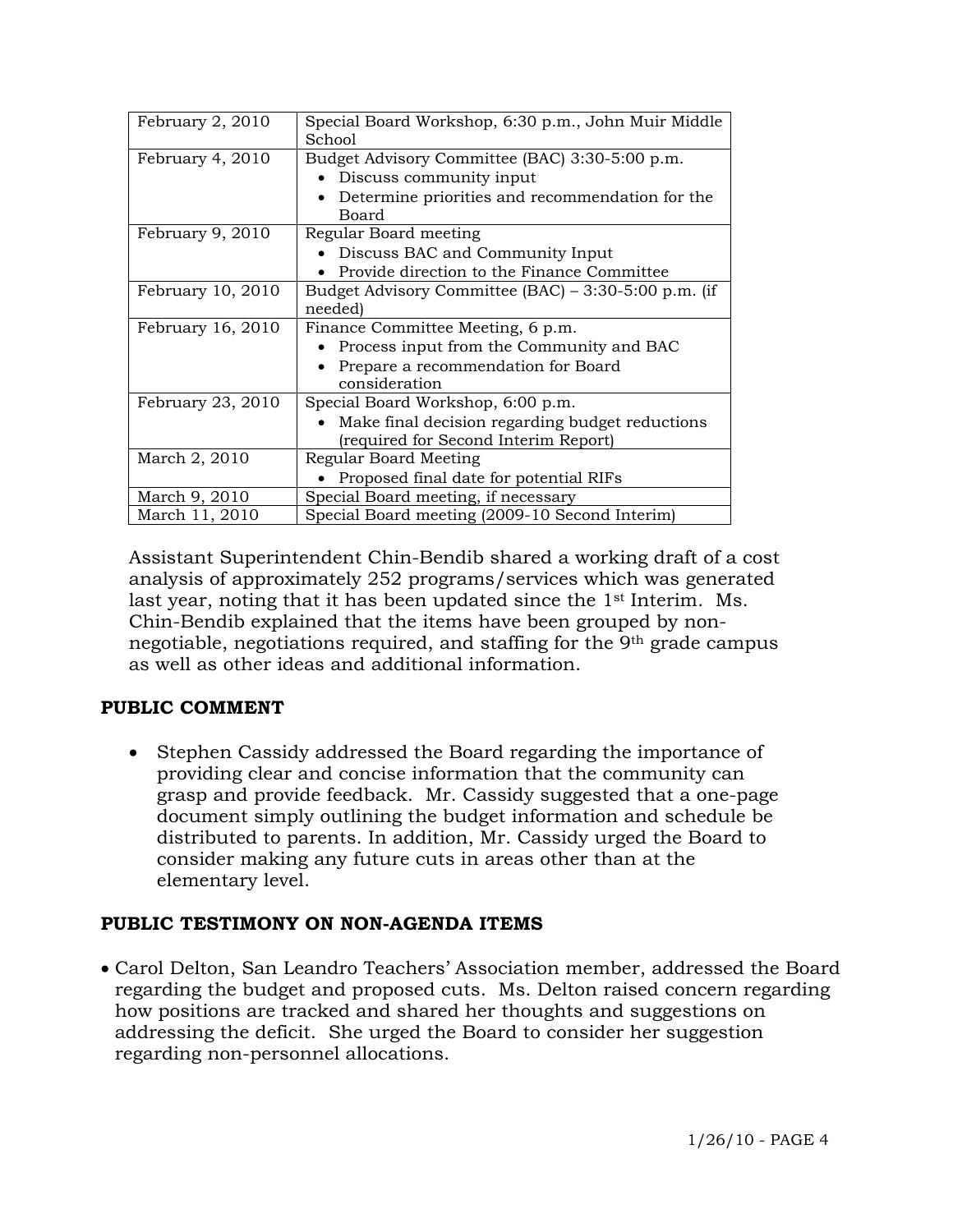• Stephen Cassidy addressed the Board regarding placing a revenue or Bond measure on the November ballot. While Mr. Cassidy has been an advocate of a parcel tax for schools in the past, he felt that because of the economy, the twothirds rule, and the possibility that the City is considering a tax measure in November, he suggested that the Facility/Technology Committee begin to develop an outline for a bond measure in November and consider a parcel tax in 2012.

 Following Mr. Cassidy's comment, Trustee Mack-Rose noted that at the January 12 Board meeting, it was the consensus of the Board to have the Facilities/Technology Committee discuss and provide a recommendation regarding placing a facilities bond on a future ballot.

• Latrina Dumas addressed the Board regarding policies, procedures and the decision-making process. Ms. Dumas was concerned that the website did not provide the necessary information to be helpful to the community and urged the Board to start focusing on revenue, be more resourceful, and start communicating.

# **PRESENTATION**

\* Steven Westcoatt, Perry-Smith LLP, presented the audit report related to the District financial statement for the year ended June 30, 2009 (2008- 09). The audit report included the District financial statements, supplemental information, auditor's opinions on the financial statements, federal compliance, and state compliance. Mr. Westcoatt reported that other than student body funds (which they continue to monitor every year), there were no major findings, and the District's 2008-2009 audit received an unqualified opinion (the highest rating you can receive).

 Mr. Westcoatt also presented the Measure B Audit Report in which the audit firm looked at 100 stratified samples from a listing of over 2,200 transactions, representing \$13.8 million (or 85%) in expenditures. The auditors found that all expenditures were in accordance with the language of the ballot measure.

 The Board commended staff for their outstanding job in providing accurate information in spite of the challenges facing the District by the state's fiscal crisis.

## **ACTION ITEM**

Business Operations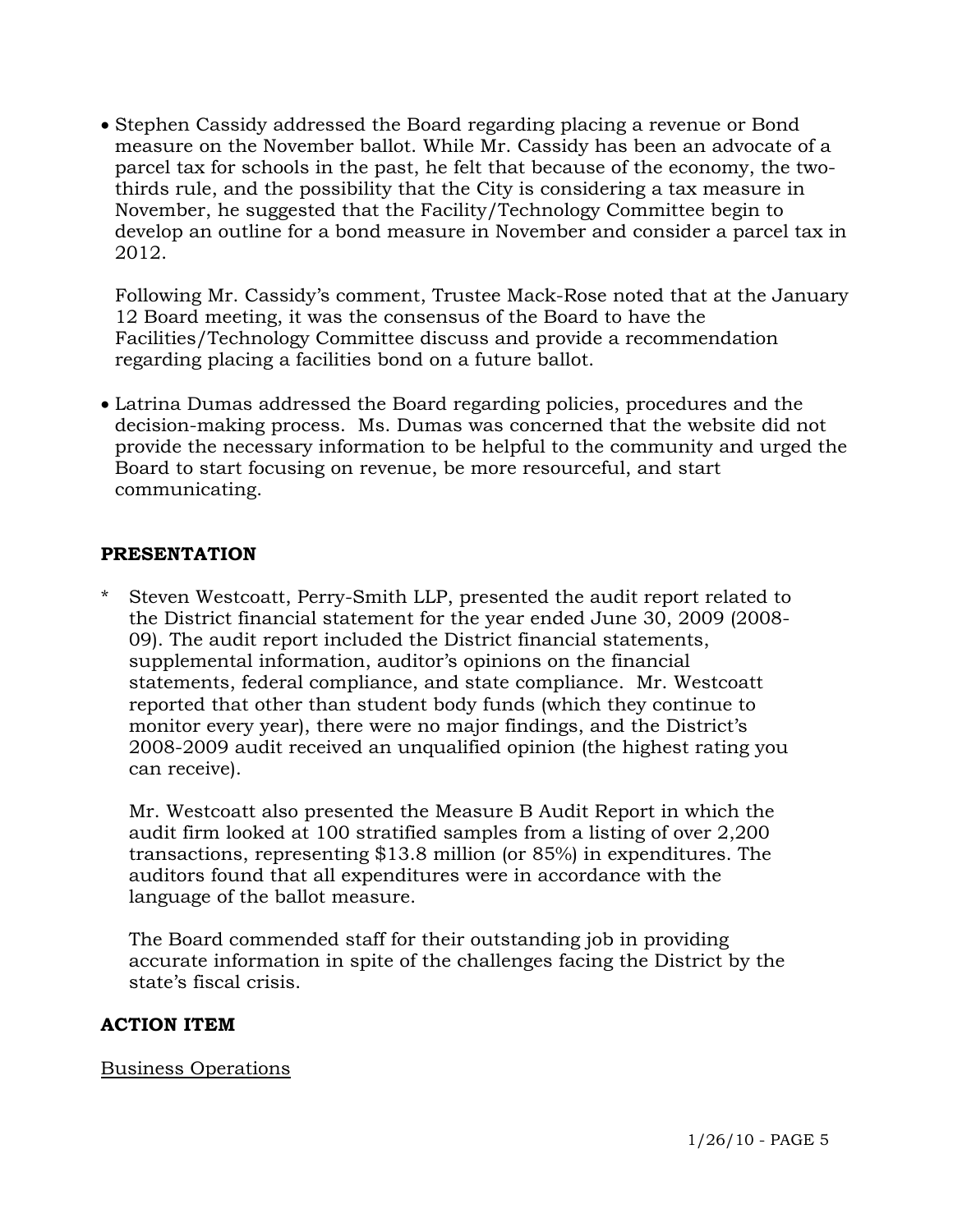#### 4.1-A 2008-2009 Fiscal Year Independent Audit Report

On a motion made by Trustee Cutter and seconded by Trustee Hague, the Board approved the annual report for the 2008/2009 fiscal year as prepared by the firm of Perry-Smith LLP by a 7-0 vote.

#### **PRESENTATION**

- Assistant Superintendent of Business Services and Kurt Weidmann, Harris & Associates, provided a presentation on the following:
	- 1) An update on the latest Measure B projects including upcoming projects in the next few months, specifically in summer 2010

 Highlights included pictures of the progress being made on the 9th Grade Campus (including the gymnasium, kitchen building and courtyard), the Arts Education Center. Pictures featuring the San Leandro High School library expansion from start to finish were also shared, noting that the project was completed on time and under budget.

Modernization projects slated for the summer 2010 include the Arts Education Center (completion in January 2011) Career Technical Education (first phase of construction), Open Space and Business Academy, and the first phase of the restroom renovations at San Leandro High School. Additional projects include heating and roofing at Muir Middle School and Wilson Elementary School; restroom renovations at Garfield and Monroe Elementary schools; and phase two of the Port of Oakland windows (noise abatement) at Muir Middle School, and Wilson, Garfield and Monroe Elementary Schools.

2) The working draft on the cost of staffing primarily for the San Leandro High School Fred Korematsu Campus  $(9<sup>th</sup>$  grade campus)

In addition to the staffing costs for the 9th Grade campus, the cost for other sites such as the Arts Education Center, Library and District Parking Lot were also included. The list delineated one-time versus on-going costs with one-time costs to be paid mostly from the Measure B funds while on-going costs are paid from the Unrestricted General Fund. The cost to be paid out of the Unrestricted General Fund has been incorporated into the 2009-10 First Interim report that was presented to the Board on December 15, 2009. The original itemized list was shared with the Finance Committee on December 7, 2009, and a more updated version to the Citizen's Oversight Committee on January 20, 2010. The list showed cost estimates and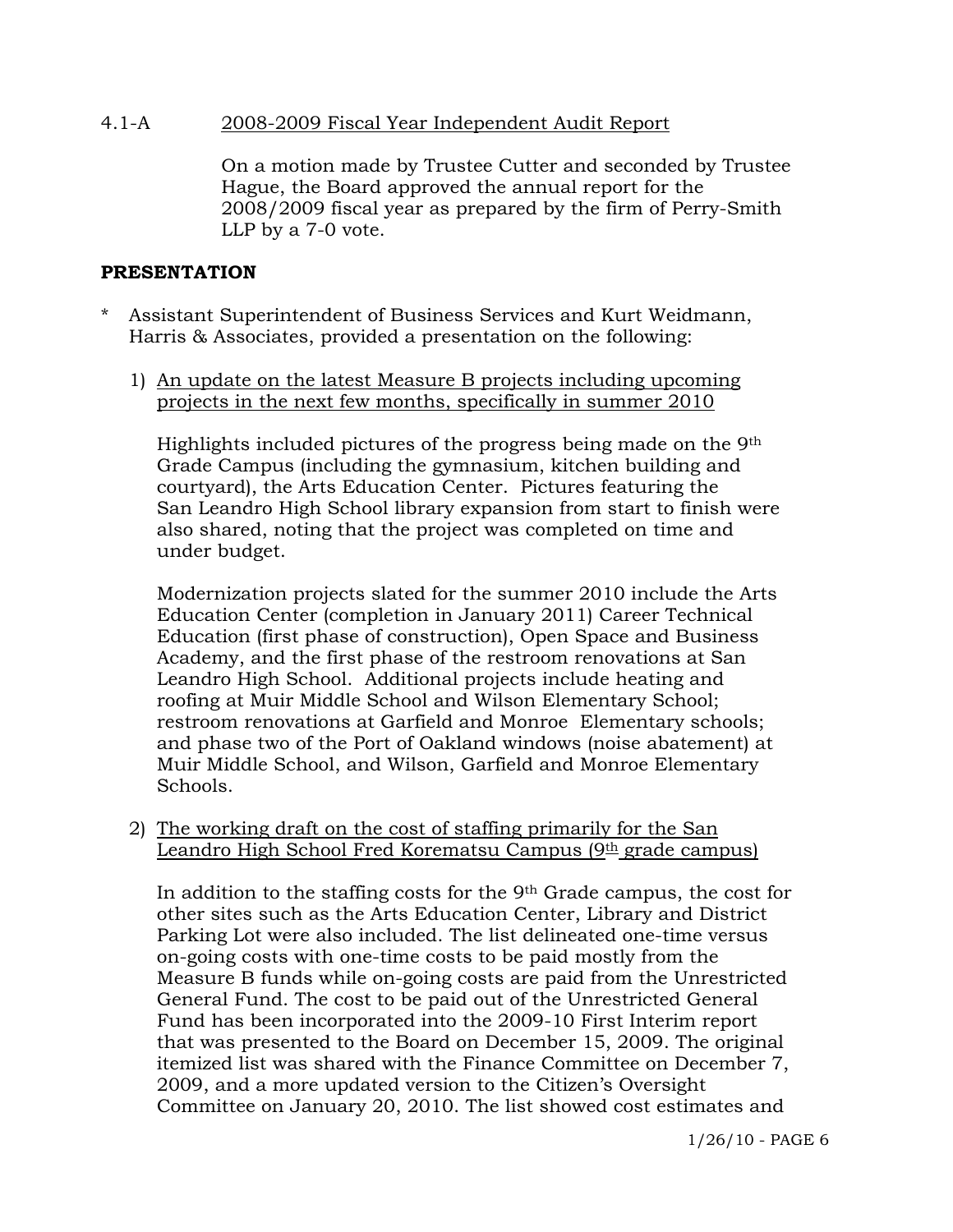remains a working document as the exact amounts are not known until the purchases are made.

Clarifying questions voiced by the Board were addressed by staff. In addition, responding to Student Board member Mills, Ms. Chin-Bendib indicated that the District was able to work in the Student Center within the Measure B guidelines.

The Board took a break at 9:21 p.m. and returned to open session at 9:26 p.m.

# **REPORTS**

- 1) Correspondence Clerk Almonte reported receipt of the following emails from November 11, 2009, to January 26, 2010: From Carol Delton regarding posting information on Board workshops and minutes corrections; from Shaheen Mohammad regarding reminder ACSBA Meeting; from Stephen Cassidy regarding learn how we generate greater local funding for our schools – a new initiative; from Jon Sherr regarding Alcosta School Board breakfast; from Green Technology regarding CA's new green building code, and from Lynette Watkins regarding Board meeting.
- 2) Student Board Member Report Student Board Member Steven Mills provided the Board with an update on activities at San Leandro High School.
	- Finals were last week and posters were hung encouraging students to get enough rest, come to school on time, and to do their best.
	- The Winter Ball was cancelled on the day of the event, due to lack of ticket sales, noting that the Winter Ball is one of the senior's most successful fundraisers. Parents have offered to get involved so that something like this can be prevented.
	- The Associate Study Body has developed a contract that will amend their constitution, stating that members who do not comply with the rules, may have their privileges revoked, funding for clubs may be frozen.
	- The week of January 18 began the ten-week period of "Season of Service Period of Peace 2010" campaign that involves ten different student groups and organizations in spreading a message of nonviolence and peace through schools services and community projects. During the first week, The Black Student Union fed the homeless at the Glide Methodist Church in San Francisco, celebrated Kwanzaa, and attended a non-violence peace rally at Cal State East Bay. This week, the Gay Straight Alliance is addressing issues such as how to be an ally, eliminating homophobic remarks, and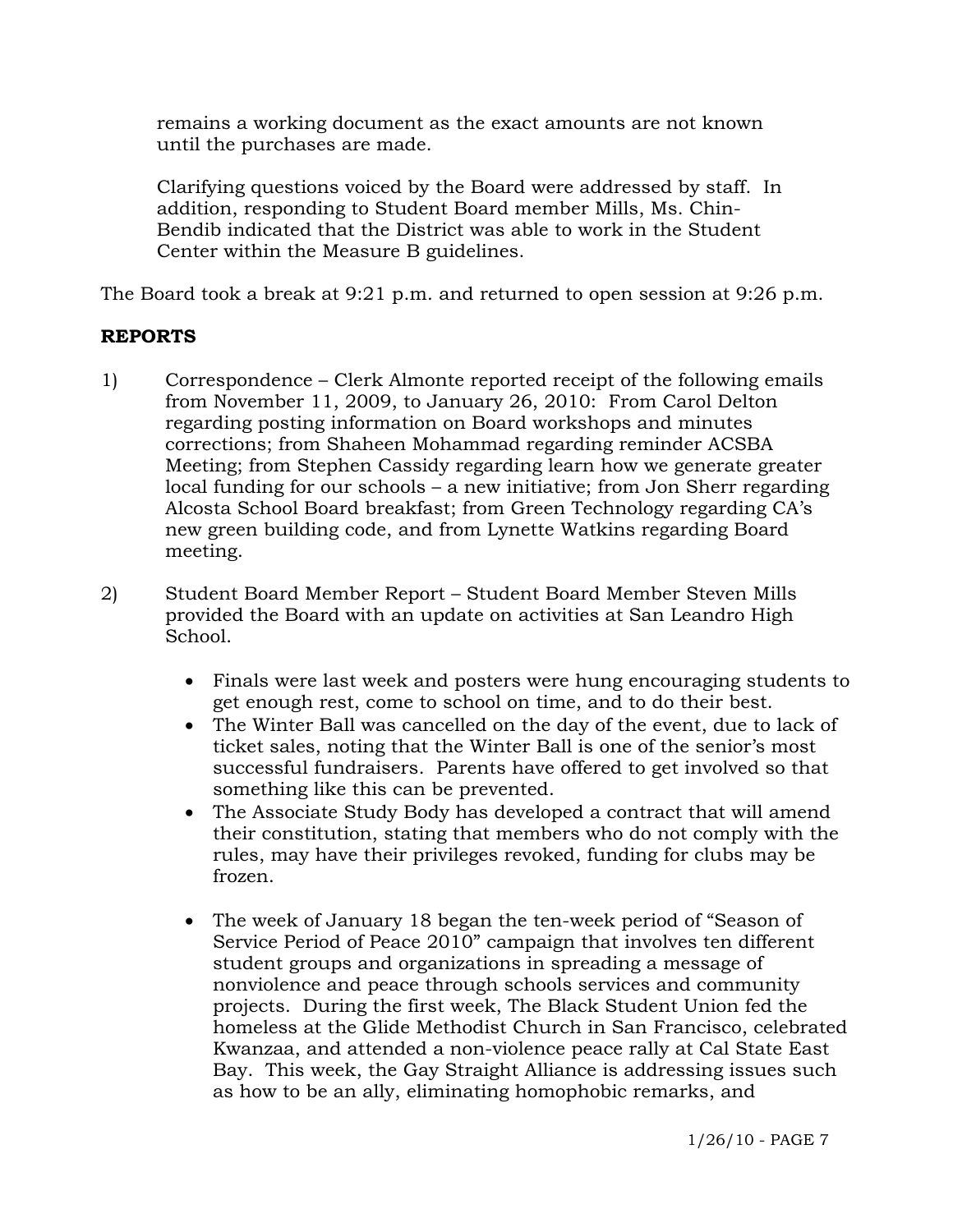broadening acceptance, ending the week with "A Day of Support."

- Winter sports rally will be tomorrow, January 27
- ELD students have formed a Chinese Pop Culture Club, where students can learn about the Chinese Culture, through language, games, and crafts
- 3) Union Representative Reports
	- Jon Sherr, San Leandro Teachers' Association President welcomed Interim Superintendent Cindy Cathey. He commented on the destruction of public education in California, urging the Board to make any necessary cuts as far away from the students and vital programs such class size reduction, elementary specialists and counseling programs.

 Mr. Sherr reported that two joint CTA/District Program Improvement meetings have been scheduled. Elementary staff will meet on March 3 and secondary on March 4. The meetings will contain important information and responses to teacher questions as they relate to program improvement.

 SLTA has developed two lists with regards to the Superintendent search. One is a list of descriptors of traits needed in the new Superintendent, and the second focuses on priorities expected from the new Superintendent. Mr. Sherr will provide a summary to the Board.

 Regarding the continued focus on equity work, Mr. Sherr noted that CTA offers, at no cost to the District, an extensive equity professional development program called, "California Challenge: A Program for Celebrating Diversity" that includes eight three-hour components such as *Communicating Across Cultures* and *Multicultural Classroom*. Mr. Sherr invited and encouraged the District to look into participating in this important program.

 Mr. Sherr thanked the Board for their response to the February 3 Alcosta School Board Breakfast.

4) Interim Superintendent's Report, Interim Superintendent Cathey congratulated the following District administrators for being nominated for outstanding administrators by the Association of California School Administrators (ACSA): Tracey Lantz, Elementary Principal; Mary Ann Valles, Middle School Principal; Sheila Lawrence, Pupil Personnel Administration; Madeline Gabel, Business Services; Bradley Frazier, K-Adult Education; Tom Anderson, Special Education; and Daniel Chaja, Curriculum and Instruction. In addition, Ms. Cathey announced the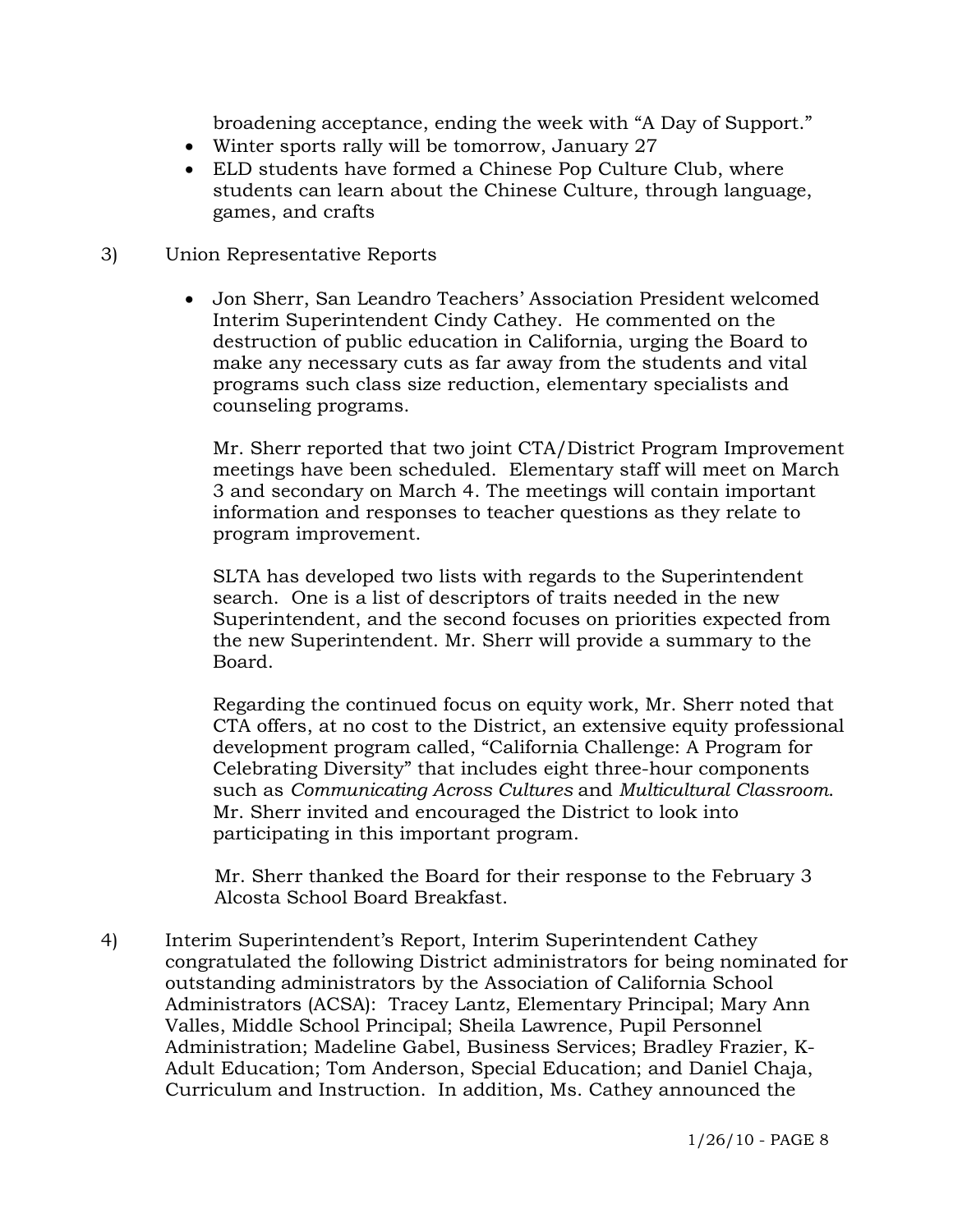following Region 6 winners for 2009-2010 Administrator of the Year: Chanel King – Elementary Co-Administrator of the Year; Lori Watson-Secondary Co-Administrator of the Year.

Due to the budget crisis, Interim Superintendent Cathey reported that she informed the Leadership team that, effective immediately, the District will freeze all spending with the exception of Tier I and Tier II grants and that she will be reviewing all purchase requests to ensure that the item is absolutely essential. Interim Superintendent Cathey cautioned that, as funds are being shifted, we must remember the difference between supplement and supplant, and ensure expenditures are aligned to the assurances for which the funds were intended.

Interim Superintendent Cathey explained that she met with Vernon Gettone, along with Director of Curriculum and Instruction Mike Walbridge, to plan a joint CTA/District presentation for District teachers to address questions and concerns regarding Program Improvement.

Ms. Cathey reported that twenty-four middle school English teachers and 2 administrators completed day-one of the SB472 training, noting that nine of those teachers were Special Education teachers.

Through the District's work with the Alameda County Office of Education and the TARI project, Ms. Cathey reported that principals and teachers had the opportunity to hear Dr. Mary Stone Hanley who is well known for her work around equity and the integration of equity into the arts.

Following her report, President Katz-Lacabe congratulated Interim Superintendent Cathey for being selected by the Association of California School Administrators (ACSA) Region 6 as the recipient of the Marcus Foster Memorial Award.

## 5) Board Committee Reports

• City/District Liaison – Trustee Katz-Lacabe reported that the committee met on January 21, 2010, at the District Office. Interim Superintendent Cindy Cathey and Assistant Superintendent Song Chin-Bendib presented a PowerPoint presentation regarding the impact of the Governor's proposed budget on the District. The committee received an update on the community feedback survey process, budget updates from the City and District, and discussed future City Council and school board joint work sessions.

1/26/10 - PAGE 9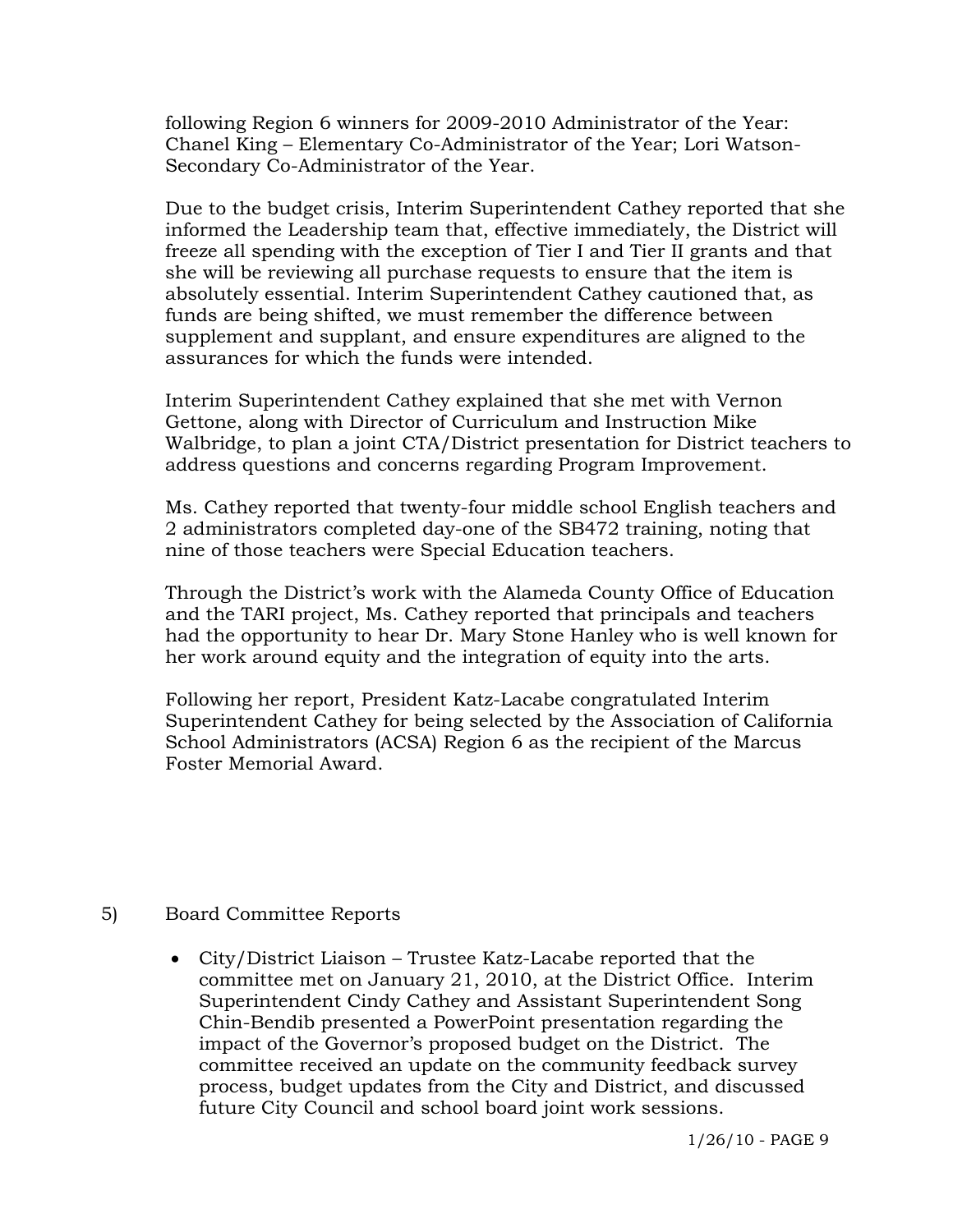- Facilities/Technology Trustee Cutter reported that the committee met on January 14, 2010, and discussed Change Order #3 to Sequoia Pacific Construction for the San Leandro High School Library Expansion Project, Change Order #3 to Jeff Luchetti Construction for the 9th Grade Campus, Amendment #1 to the Vista Environmental Consulting Master Agreement to include the San Leandro High School open space project, Muir Middle School Heating & Roofing Project – Amendment #2 to Jeff Wong Architect Design Services contract to include buildings G & H, Amendment #2 to the AEDIS Career Technical Education Design Services contract for increased scope due to the receipt of state grant funds, and Davis Street Agreements for 2009-2019, all of which were being brought forward for Board consideration tonight. The Bancroft Middle School fence project was also discussed; however, noted this item would be pulled from tonight's agenda and will be brought back at a future date. The committee also reviewed the proposed Facilities and Technology meeting dates for next six months.
- Finance Trustee Mack-Rose reported that the committee met on January 25, 2010, and reviewed the 2008-09 audit report, target budget cuts for fiscal years 2010-2011, 2011-2012 and 2012-2013, and discussed and finalized the proposed Budget Timeline. The committee also discussed the process and purpose of the February 2 community budget forum.

## **CONSENT ITEMS**

# 1.3-C Resolution #10-05 Authorizing Certain Persons to Draw Funds

#### Human Resources

2.1-C Acceptance of Personnel Report

## Educational Services

- 3.1-C Acceptance of Donations
- 3.2-C Recommendation from the Administrative Panel for Expulsion for student #E09-09/10.
- 3.3-C Proposed Stipulated Expulsion Order for student E10-09/10
- 3.4-C Contract between the San Leandro Unified School District and Performance Fact, Inc. for Program Improvement Services for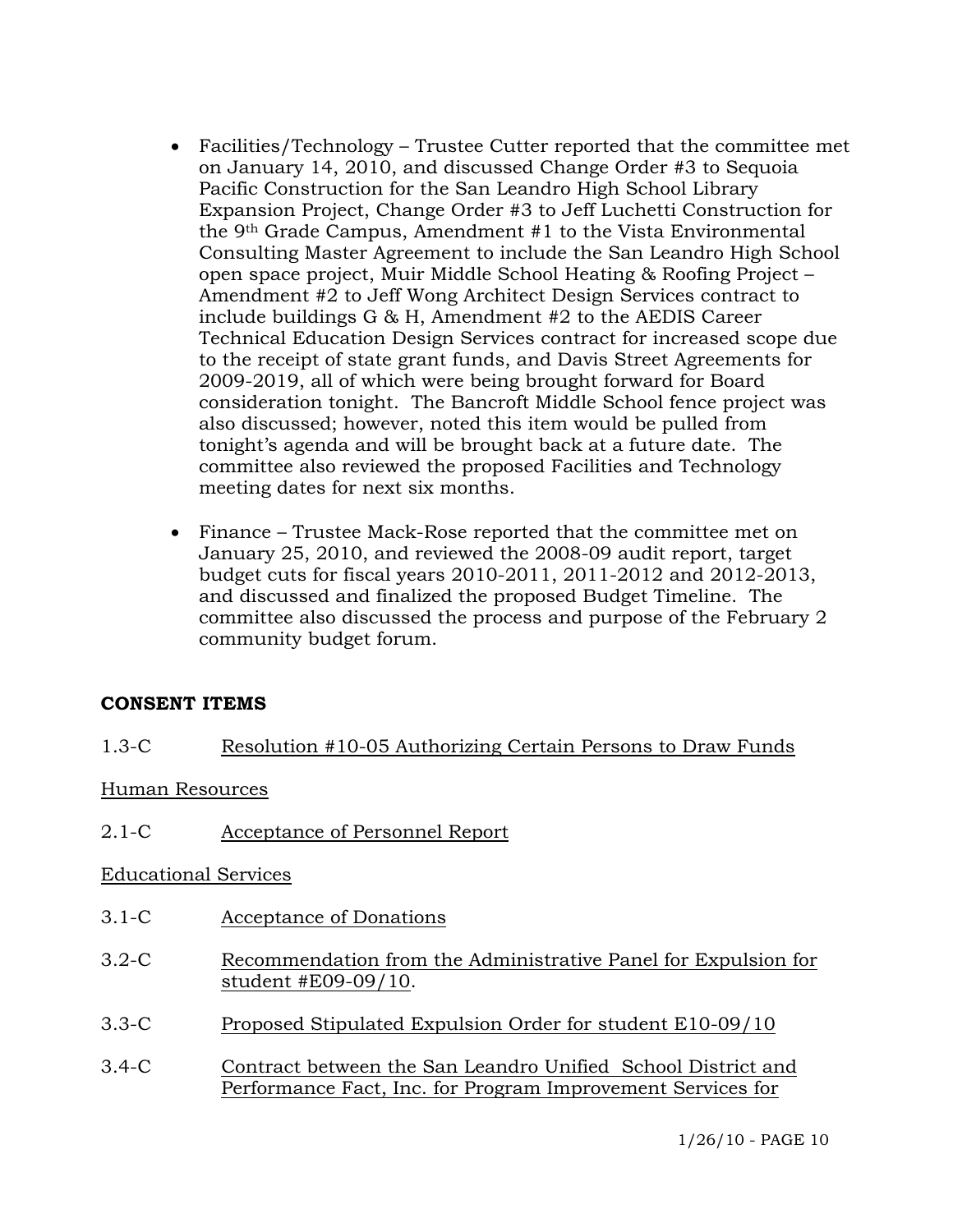Jefferson Elementary School

3.6-C 2009-2010 Consolidated Application (ConApp) for Funding Categorical Aid Programs (Part II)

### Business Operations

- 4.1-C Ratification of Payroll for December 2009
- 4.2-C Approval of Bill Warrants
- 4.3-C Intra-Budget Transfers for November and December 2009
- 4.4-C Contract Agreement with Davis Street Community Center for The Child Care Premises at Garfield Elementary School for 2009 to 2019
- 4.5-C Contract Agreement with Davis Street Community Center for The Child Care Premises at Roosevelt Elementary School for 2009 to 2019
- 4.6-C Contract Agreement with Davis Street Community Center for The Child Care Premises at Jefferson Elementary School for 2009 to 2019
- 4.9-C Upgrade Escape Online 5 by Purchasing Ten Computers (without monitors) and Two Laptops

#### Facilities and Construction

- 5.1-C Sequoia Pacific Builders, Inc. Contract Change Order #3 for the San Leandro High School Library Expansion
- 5.2-C Jeff Luchetti Construction, Inc. Contract Change Order #3 for the 9th Grade Campus
- 5.3-C Amendment #1 to the Vista Environmental Consulting Master Agreement to include the San Leandro High School (SLHS) Open Space Project
- 5.4-C Amendment #2 to Jeff E. Wong Architectural Services Contract for the John Muir Middle School Renovation and Upgrade Project
- 5.5-C Amendment #2 Architectural Services Contract with AEDIS Architects for the Career Technical Education/Industrial Arts Renovation Projects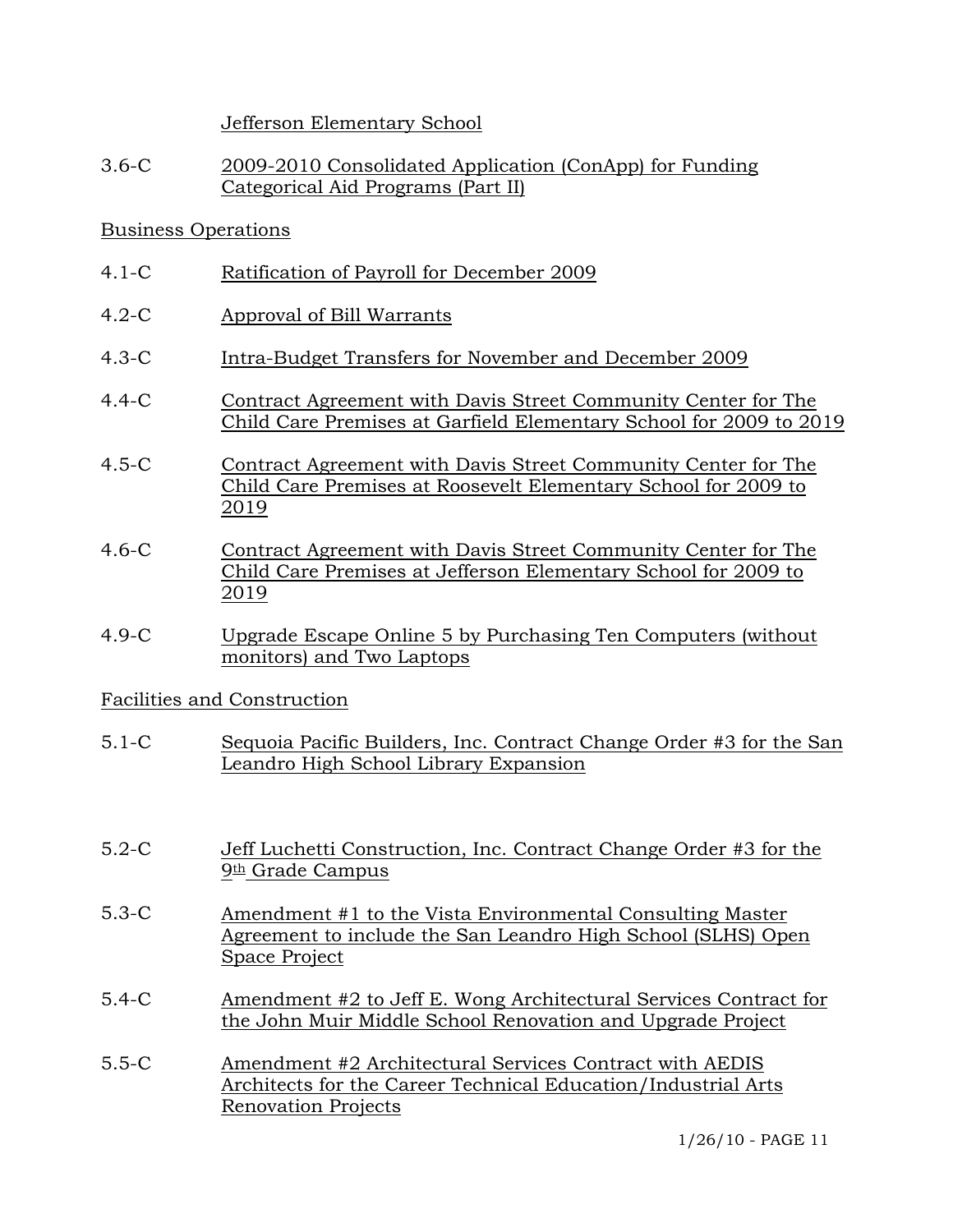On a motion made by Trustee Cutter and seconded by Trustee Sullivan, the Board approved the remaining consent items by a 7-0 vote.

#### General Services

### 1.1-C Approval of Board Minutes – November 17, 2009

Trustee Sullivan asked that her comments on page 12 of the minutes be amended to "After the clarification, Trustee Sullivan did not agree with the necessity of contracting with an additional law firm at such a high price and having a contract for the full school year."

On a motion made by Trustee Sullivan and seconded by Trustee Almonte, the Board approved the minutes of November 17, 2009, as amended, by a 7-0 vote.

#### 1.2-C Approval of Board Minutes – November 19, 2009

Trustee Sullivan noted that her comments on Page 7 regarding her participation in the Parent Equity committee and the affect on her role on the Board reflect that "she would like to continue serving on that committee" and strike out "until the end of the school year."

On a motion made by Trustee Sullivan and seconded by Trustee Cutter, the Board approved the minutes of November 19, 2009, as amended, by a 7-0 vote.

## Educational Services

3.5-C Memorandum of Understand (MOU) between the San Leandro Unified School District and Santa Clara County Office of Education (SCCOE) to provide SB 472 Holt ELA Training to high school English teachers.

#### **PUBLIC COMMENT**

• Carol Delton, San Leandro Teachers' Association, commented that it would be helpful if the funding source designation (SB 472) for the cost of the training was noted in the budget. Ms. Delton also addressed whether the rate per hour could be adjusted down should the number of participants increase over the minimum required. It was also noted that the registration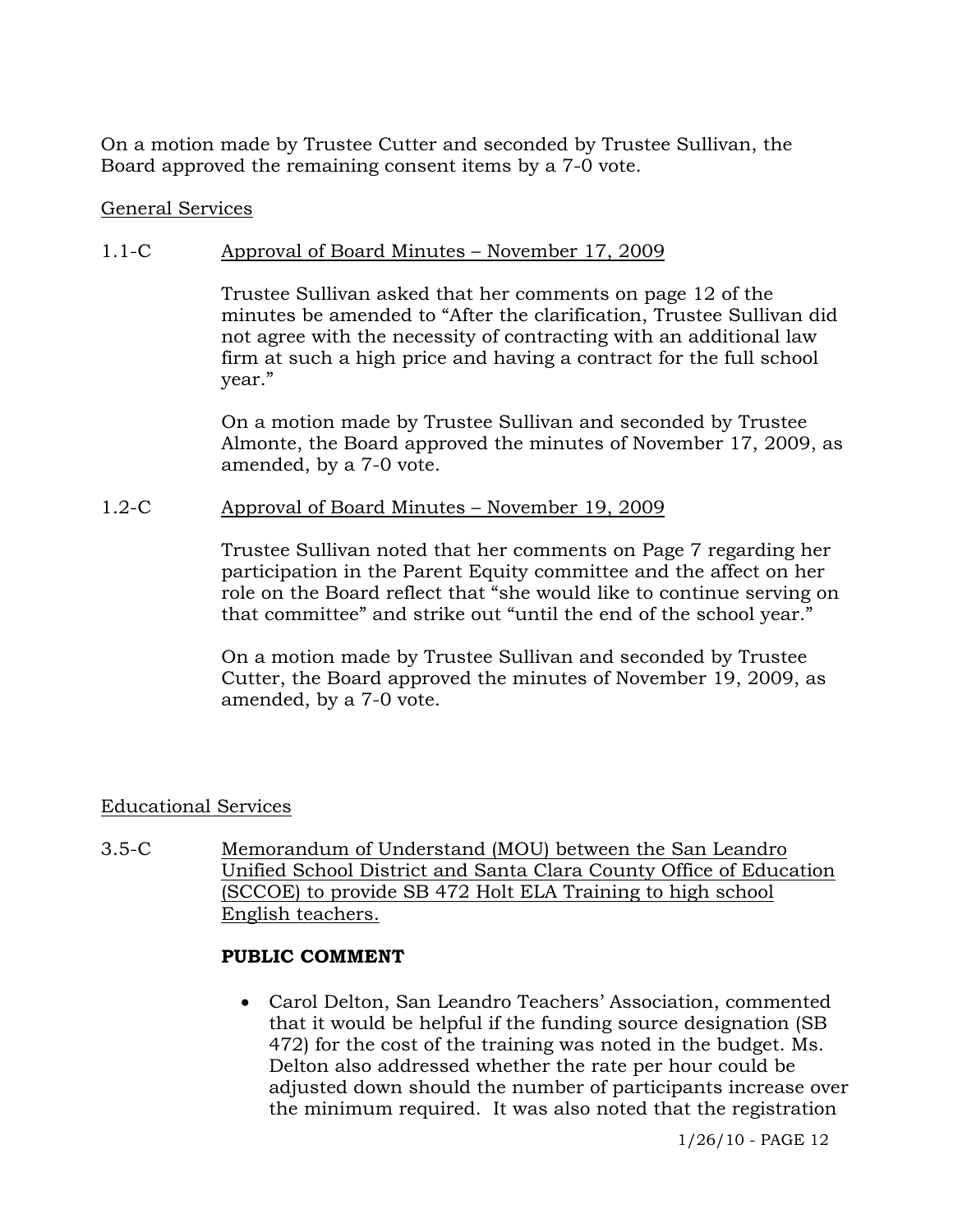deadline of January 19 had already passed.

On a motion made by Trustee Cutter and seconded by Trustee Prola, the Board approved the Memorandum of Understand (MOU) between the San Leandro Unified School District and Santa Clara County Office of Education (SCCOE) to provide SB 472 Holt ELA Training to high school English teachers by a 7-0 vote.

#### Business Services

4.7-C Resolution #10-07 Refinance Existing Certificate of Participation with a Fixed Rate Lease with Capital One

> Trustee Mack-Rose reminded the Board that when the three options were first brought to the Board for consideration, she did not agree with the recommendation and would not be supporting this resolution.

> On a motion made by Trustee Cutter and seconded by Trustee Prola, the Board adopted Resolution #10-07 Refinance Existing Certificate of Participation with a Fixed Rate Lease with Capital One by a 6-1 vote. Trustee Mack-Rose voting no.

4.8-C Resolution #10-06 to Declare Certain Equipment Surplus and/or Obsolete

#### **PUBLIC COMMENT**

• Carol Delton, San Leandro Teachers' Association, suggested including a column to the discard form that includes the reason for declaring the equipment obsolete and/or surplus. Trustee Prola commented that District might be able to generate some revenue from some of the equipment designated obsolete and/or surplus, suggesting that the District consider a warehouse

On a motion made by Trustee Cutter and seconded by Trustee Prola, the Board adopted Resolution #10-06 to Declare Certain Equipment Surplus and/or Obsolete by a 7-0 vote.

#### **CONFERENCE**

Human Resources

2.1-CF Superintendent Search

sale.

The Board discussed and considered directing staff to arrange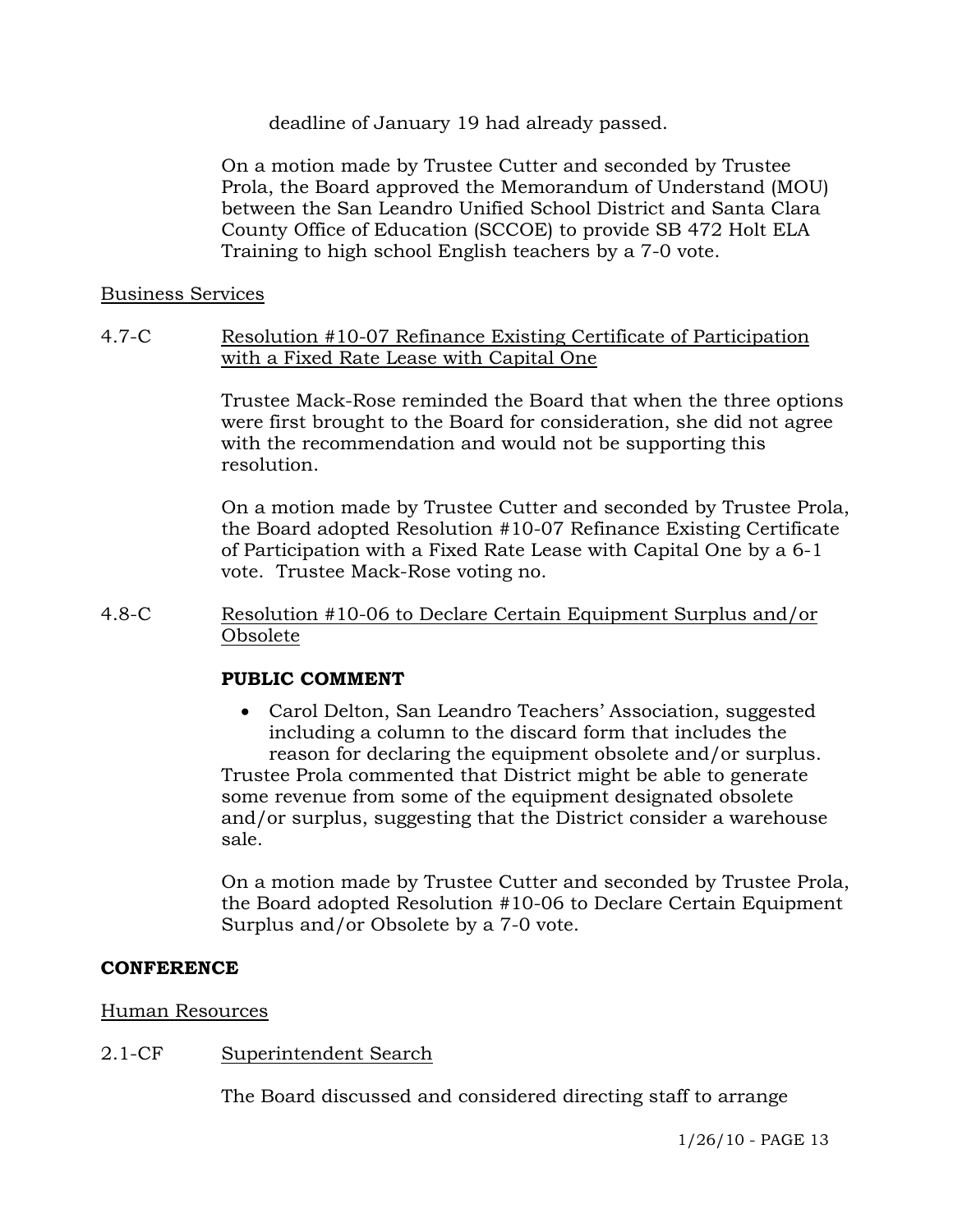presentations by each of the three selected search firms.

Trustee Mack-Rose felt that, given the of the current fiscal crises, the need for stability in the District, and the fact that the Board had the upmost confidence in the District's Interim Superintendent, it might not be the right time to pursue a superintendent search. Trustee Mack-Rose suggested delaying the superintendent search process to a later date, as which time, the three recommended search firms would be asked to give a presentation to the Board.

The Board shared their concerns and comments and agreed to delay the superintendent search, with Trustee Sullivan reiterating her stand that she would not have supported initiating a search at this time.

## **PUBLIC COMMENT**

• Trina Dumas addressed the Board in support of their decision to delay the Superintendent search. In addition, Ms. Dumas asked for a copy of the summary list of descriptors of traits and priorities SLTA expects from the new Superintendent that SLTA President Jon Sherr referred to in his union representative report earlier this evening.

## Educational Services

## 3.1-CF Discuss and Consider Restructuring Board Committees

The Board discussed and considered restructuring the current Board committees.

Trustee Cutter explained that currently there are seven Board standing committees: Advocacy, City-School Liaison, Communications, Curriculum, Facilities/Technology, Finance, and Policy, noting that she felt that in the interest of staff time, similar responsibilities and frequency of meetings, some of these committees could be combined. Trustee Cutter suggested the following combinations: Communications, Advocacy, and City-School Liaison; and Policy and Curriculum. In addition it was Trustee Cutter's recommendation that the Facilities/Technology and Finance Committees remain stand alone committees.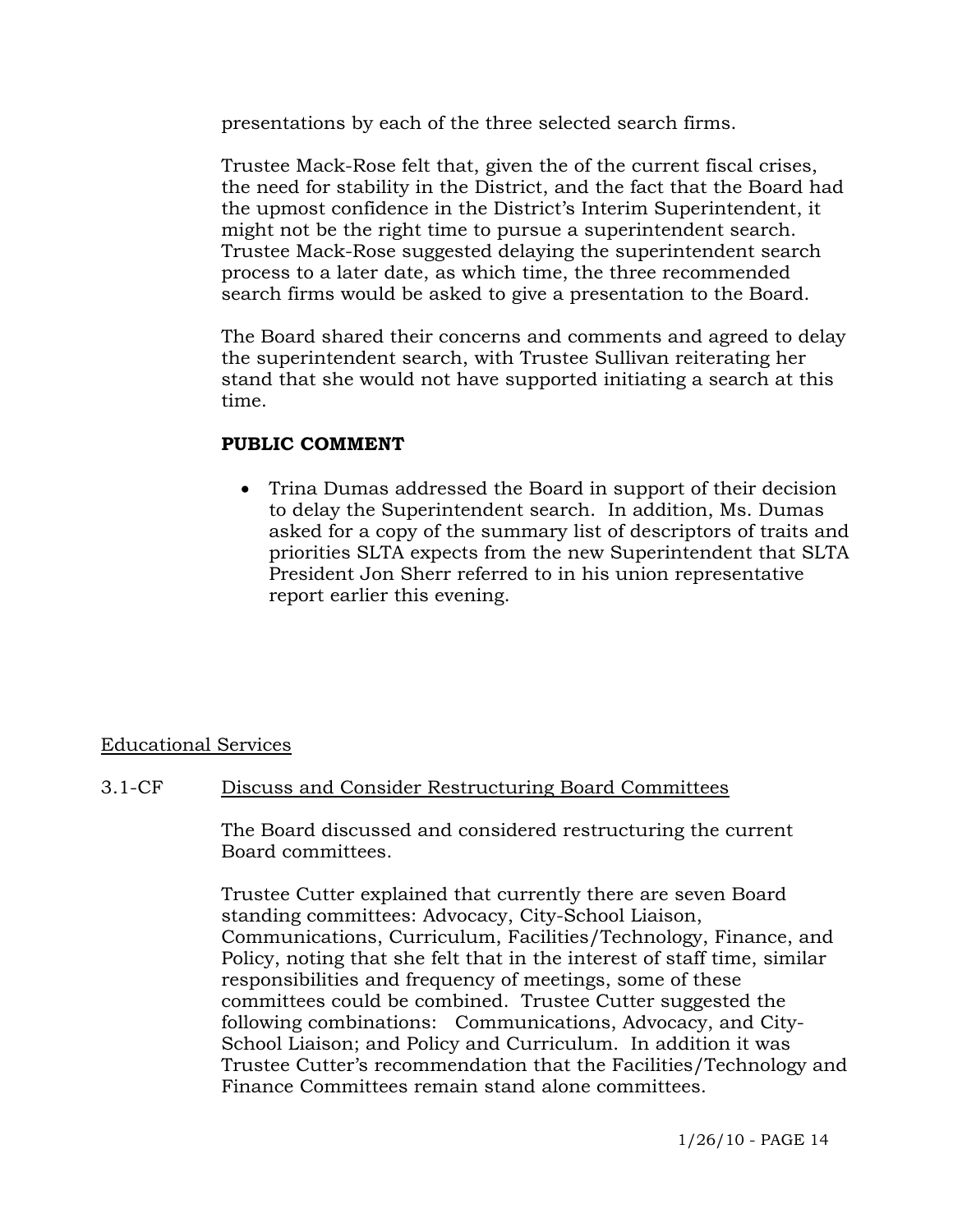Trustee Hague commented that she thought that Advocacy needed to be a stand alone committee due to specific rules and terminators. Trustee Cutter suggested that staff research that and if so, suggested an Advocacy Ad Hoc which would meet on an as needed basis.

For the most part, the Board agreed with Trustee Cutter's recommendation. There was some concern regarding the impact to the current committee assignments. Trustee Katz-Lacabe indicated that once some of the committees are merged, Board assignments would be reassigned.

On a motion made by Trustee Mack-Rose and seconded by Trustee Prola, the Board approved to refer the restructuring of the committees to the Policy Committee for further consideration and return with a recommendation to the Board, by a 7-0 vote.

# **PUBLIC COMMENT**

• Trina Dumas addressed the Board regarding posting of committee meetings, and making agendas available to the community so they can attend, provide input and be better informed on the issues.

# **INFORMATION ITEMS**

Educational Services

3.1-I Williams Uniform Complaint Procedures (including Valenzuela Settlement Requirement)

> The Board received for information and reviewed the Williams Uniform Complaint Procedures (including Valenzuela Settlement Requirement) Quarterly Report for the period of October through December 2009.

Business, Operations and Facilities

4.1-I Miscellaneous Receipts

Miscellaneous receipts in the amount of \$22,342,730.31 have been deposited in the Treasury of Alameda County.

4.2-I Bancroft Middle School Fence Project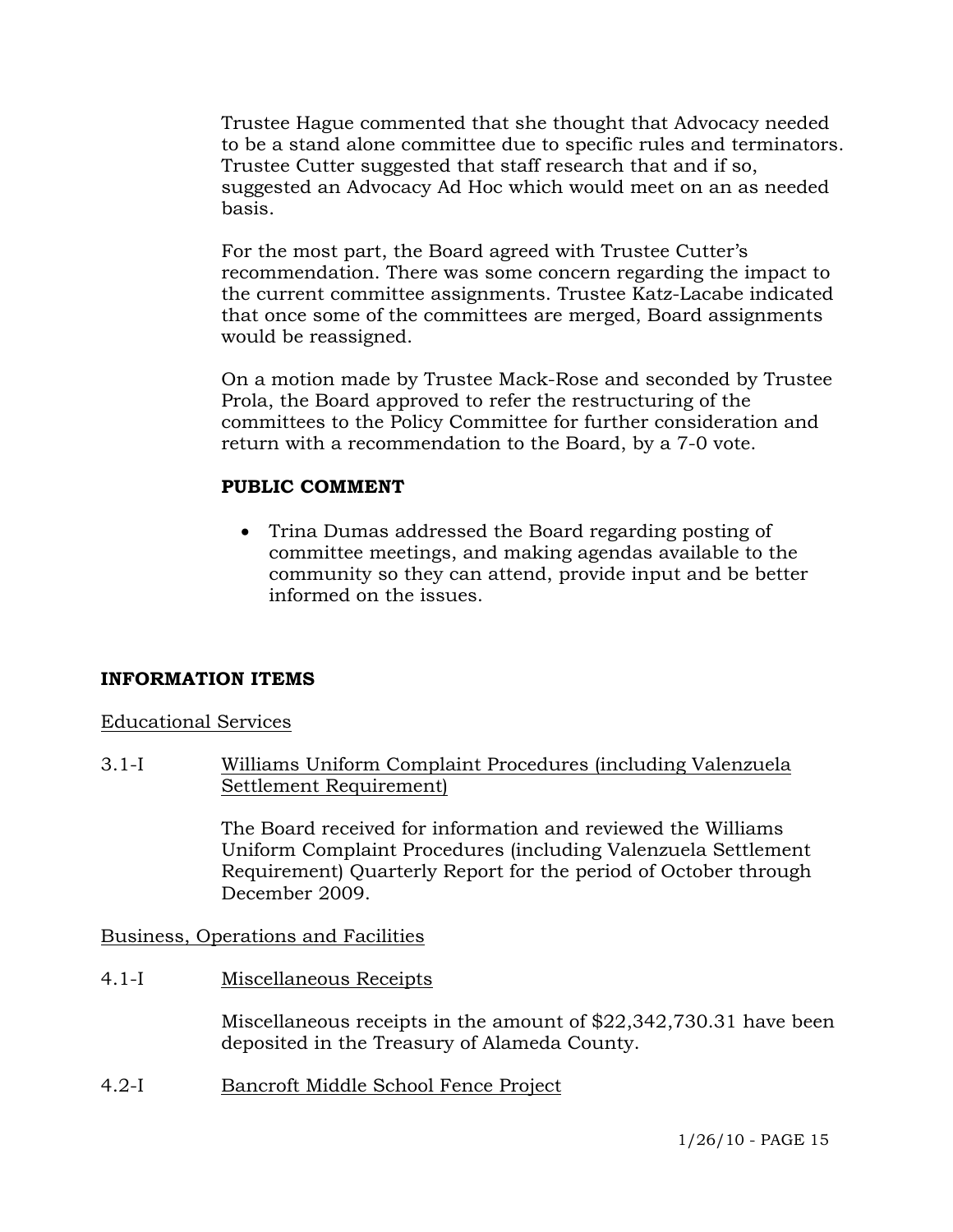President Katz-Lacabe noted that this item was being pulled and would be brought back at a future Board meeting.

## Facilities and Construction

## 5.1-I Updated Measure B Bond Projects Budgets

The Board received for information and review the Measure B Project Program Financial Summary Report and Consolidated Detail Report.

# **ADDITIONAL SUGGESTIONS AND COMMENTS FROM BOARD MEMBERS**

• Trustee Sullivan invited the Board to the  $2<sup>nd</sup>$  Annual African American, Latino Educational Summit on Saturday, January 30 from 8:30-1:30 p.m., hosted by the San Leandro High School Equity Committee.

Trustee Sullivan commented that she condensed her original comments that were read at Superintendent Lim's last Board meeting, January 12, 2010, and emailed to the Board, and submitted them to the editor of the San Leandro Times as her own personal comments.

- At the suggestion of Trustee Mack-Rose to place an on-going slide show of District students that the community could view before the start of the Board meeting, Trustee Almonte asked for consensus to have him contact the principals for pictures to be included in the slide show. Following a brief discussion on the appropriate process to follow, it was the consensus of the Board to have staff and Trustee Almonte work together in this effort.
- Regarding a concern she raised at the City/District Liaison Committee recently regarding the City/AC Transit plan designating a bus lane down the center of E. 14th Street, and the impact to the schools and traffic flow, Trustee Hague reported that Councilmember Gregory stated that nothing has been finalized.
- Trustee Prola congratulated Interim Superintendent Cindy Cathey for her appointment. Trustee Prola attended the January 21 ACSBA "Meet, Eat & Greet" dinner at the County, where she had an opportunity to meet board members from other districts in the county. Trustee Prola commented that she is planning on attending the League of Women's Voters reception on February 5 and they are asking that attendees bring with them a list of their District's best accomplishments for 2009 and their most important goal for the future. Trustee Prola asked for suggestions from the Board and she will compile them.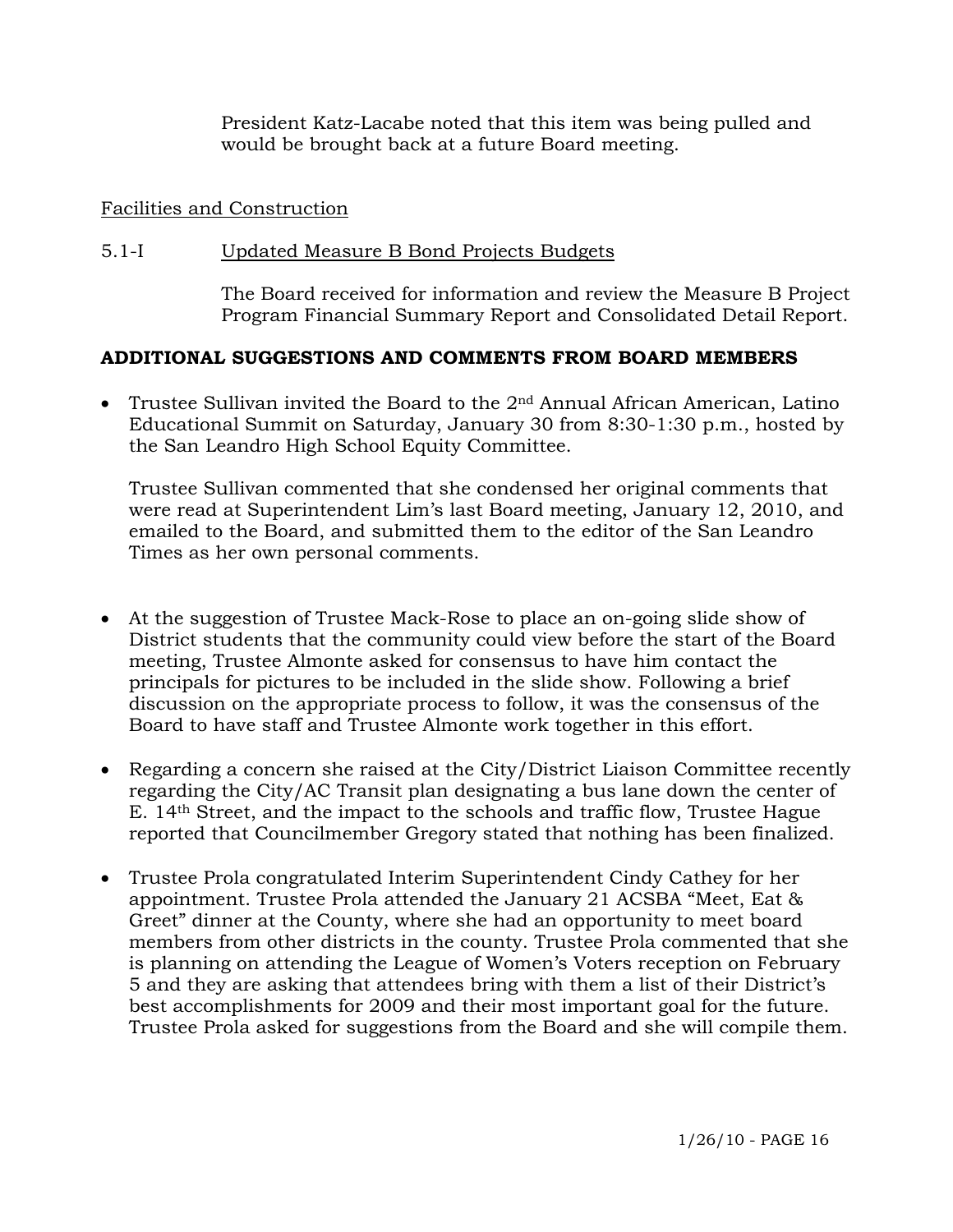• Trustee Cutter reported that she attended the Siempre Verde Park community meeting to discuss an overview of the grant proposal and receive community input on a potential design solution.

 Trustee Cutter requested that the District consider the surplus property at the end of Cary Drive to generate revenue.

• Trustee Mack-Rose commented that at the City/District Liaison Committee meeting the District agreed to assist the City's efforts to reach out to the community, such as Siempre Verde Park. With that being said, Trustee Mack-Rose reported that Washington Elementary School sent out a teleparent message to all the families encouraging them to come out to the next park meeting as Siempre Verde Park services the residences of the Washington Elementary School area.

 Trustee Mack-Rose asked for and received consensus on the following two items:

- To have a conference item on staggered reading and the length of the kindergarten schedule agendized on the February 9 Board meeting agenda
- To have the Communication Committee convene a meeting as soon as possible to address the District's communication needs.

At 10:28 p.m., on a motion made by Trustee Cutter and seconded by Trustee Sullivan, the Board extended the meeting to 10:35 p.m. by a 7-0 vote.

• Responding to a comment made by Trina Dumas during public comments, Trustee Katz-Lacabe clarified that committee agendas are posted in the same manner as the Board meeting agendas, on the District website, and District Office, adding, that there is at least 24-hour notice; however, typically more notice is given.